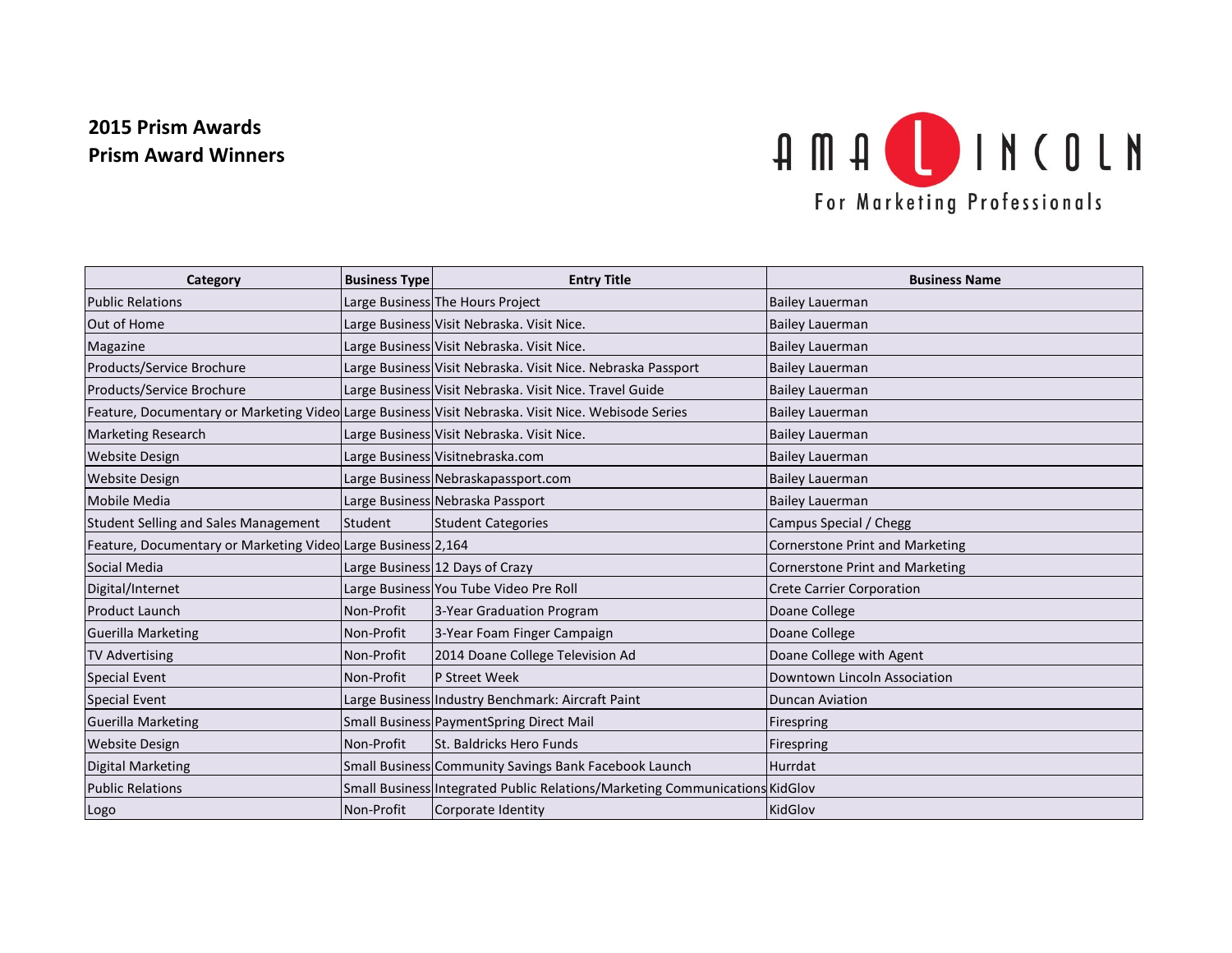| <b>Marketing Maverick</b>                                             |                           | Small Business Marketing Maverick                           | KidGlov                                                          |
|-----------------------------------------------------------------------|---------------------------|-------------------------------------------------------------|------------------------------------------------------------------|
| <b>Marketing Maverick</b>                                             |                           | Large Business Marketing Maverick                           | KidGlov                                                          |
| <b>Product Launch</b>                                                 |                           | Small Business Marketing Campaign                           | KidGlov                                                          |
| <b>Digital Marketing</b>                                              |                           | Large Business Marketing Campaign                           | KidGlov                                                          |
| <b>Student Special Events</b>                                         | Student                   | Big Red Lied Experience Launch                              | Lied Center for Performing Arts                                  |
| Products/Service                                                      | Non-Profit                | Madonna Rehabilitation 2014 Calendar                        | Madonna Rehabilitation Hospital                                  |
| <b>Newsletter Series</b>                                              | Non-Profit                | The INDEPENDENT MAGAZINE                                    | <b>Madonna Rehabilitation Hospital</b>                           |
| <b>Animation/Motion Graphics</b>                                      | Non-Profit                | How We Work Animation                                       | Nebraska Children and Families Foundation                        |
| Feature, Documentary or Marketing Video Non-Profit                    |                           | 2014 Sixpence Video                                         | Nebraska Children and Families Foundation                        |
| <b>Marketing Maverick</b>                                             | Non-Profit                | 2014 Prevention Store                                       | Nebraska Children and Families Foundation                        |
| <b>Consumer Marketing</b>                                             | Non-Profit                | Early Childhood Brain Development Content Campaign          | Nebraska Children and Families Foundation                        |
| <b>Public Relations</b>                                               | Non-Profit                | Libraries are more than Books                               | Research Associates/Chocolate Cake Communication Design          |
| Out of Home                                                           | Non-Profit                | <b>World Theatre Freak Show Posters</b>                     | <b>SCORR Marketing</b>                                           |
| <b>B2B Marketing</b>                                                  | Non-Profit                | <b>EHA Campaign</b>                                         | <b>SCORR Marketing</b>                                           |
| Direct Marketing - Print Piece or 3D                                  | Non-Profit                | <b>World Theatre Gala Invites</b>                           | <b>SCORR Marketing</b>                                           |
| <b>TV Advertising</b>                                                 |                           | Large Business OB Television - Brothers                     | <b>Swanson Russell</b>                                           |
| Product Launch                                                        |                           | Large Business Original Works of Debit Card                 | <b>Swanson Russell</b>                                           |
| Feature, Documentary or Marketing Video Small Business Stirlist Video |                           |                                                             | <b>Three Pillars Media</b>                                       |
| <b>Website Design</b>                                                 | Non-Profit                | Taste of the Tailgate Website Design                        | Three Pillars Media                                              |
| <b>TV Advertising</b>                                                 |                           | Small Business Liberty Arms "Can't Say That" Commercial     | <b>Transformation Marketing</b>                                  |
| Special Event                                                         |                           | Small Business Star City Motorsports - Customer Expo Event  | <b>Transformation Marketing</b>                                  |
| Products/Service Brochure                                             |                           | Small Business Transformation Marketing Infographic Booklet | <b>Transformation Marketing</b>                                  |
| Corporate Identity/Branding                                           |                           | Small Business Unanimous Rebrand                            | <b>UNANIMOUS</b>                                                 |
| <b>Website Design</b>                                                 |                           | Small Business Atrinea Health Website                       | UNANIMOUS                                                        |
| <b>Website Design</b>                                                 | Non-Profit                | <b>Team Jack Foundation Website</b>                         | <b>UNANIMOUS</b>                                                 |
| <b>Animation/Motion Graphics</b>                                      | Large Business Guess Who? |                                                             | Union Bank & Trust                                               |
| <b>Trade Show Booth Display</b>                                       |                           | Large Business Big Red Welcome Bacon Booth                  | Union Bank & Trust                                               |
| <b>B2B Marketing</b>                                                  |                           | Large Business Don't Bank with Us                           | Union Bank & Trust                                               |
| <b>Consumer Marketing</b>                                             |                           | Large Business Piggy Bank Match                             | <b>Union Bank &amp; Trust</b>                                    |
| <b>Guerilla Marketing</b>                                             |                           | Large Business Grow Your Pie                                | <b>Union Bank &amp; Trust</b>                                    |
| Direct Marketing - Print Piece or 3D                                  |                           | Large Business Train Ticket to Travel                       | Union Bank & Trust                                               |
| <b>Student Marketing Campaign</b>                                     | Student                   | #IWILLLISTEN - Reducing the Stigma of Mental Illness        | University of Nebraska - Lincoln, Advertising & Public Relations |
|                                                                       |                           |                                                             |                                                                  |